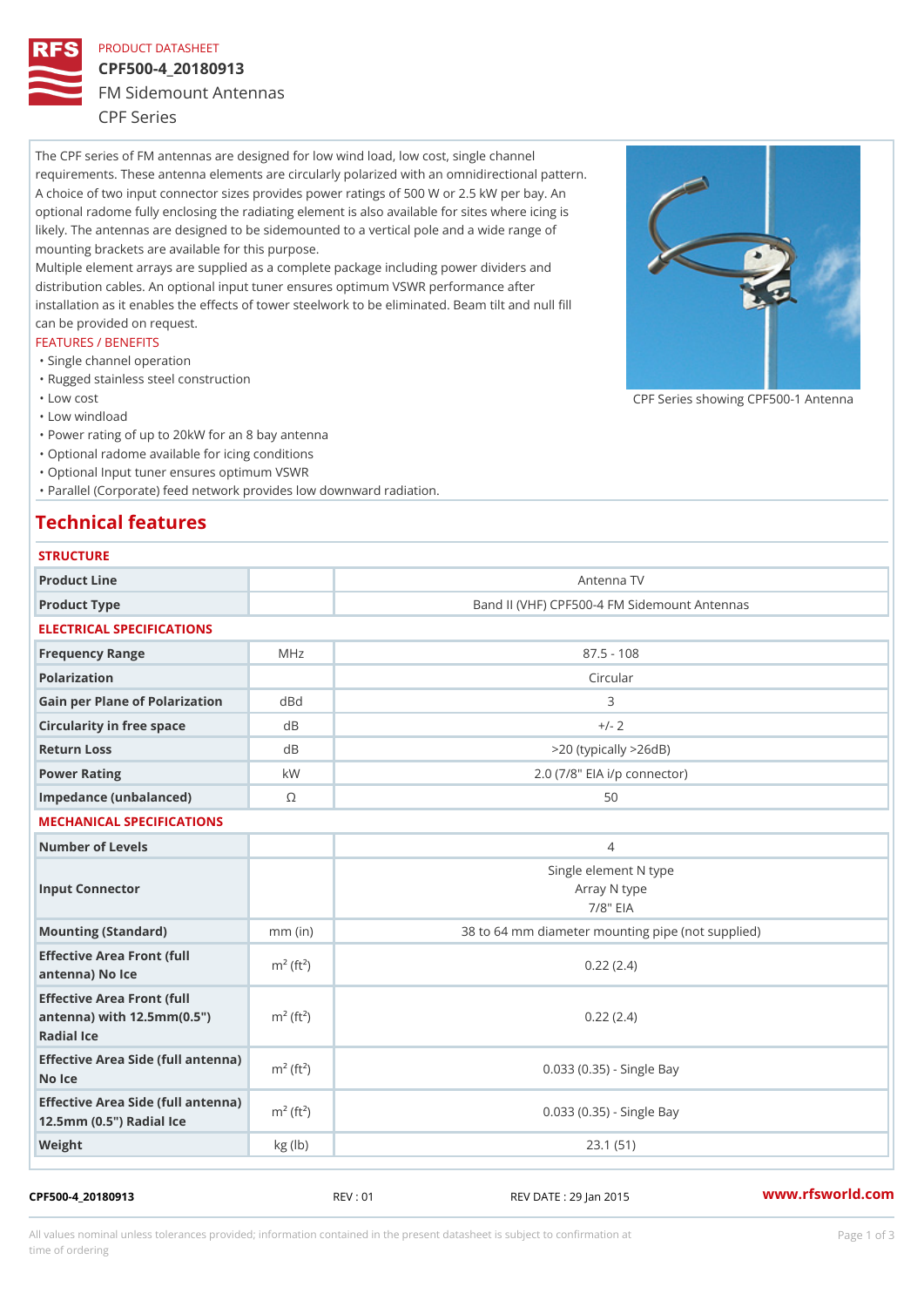### PRODUCT DATASHEET

CPF500-4\_20180913 FM Sidemount Antennas CPF Series

| PACKAGING INFORMATION                 |                 |  |  |
|---------------------------------------|-----------------|--|--|
| Shipping Weight, Kg (Ib) kg (Ib)      | 23.1()          |  |  |
| MATERIAL                              |                 |  |  |
| Material                              | Stainless Steel |  |  |
| Material - Radome                     | Stainless Steel |  |  |
| Material - Insulators                 | Stainless Steel |  |  |
| Material - Support Pole /<br>Mounting | Stainless Steel |  |  |
| Material - Reflecting Screen          | Stainless Steel |  |  |

CPF500-4\_20180913 REV : 01 REV DATE : 29 Jan 2015 [www.](https://www.rfsworld.com)rfsworld.com

All values nominal unless tolerances provided; information contained in the present datasheet is subject to Pcapgelio an atio time of ordering